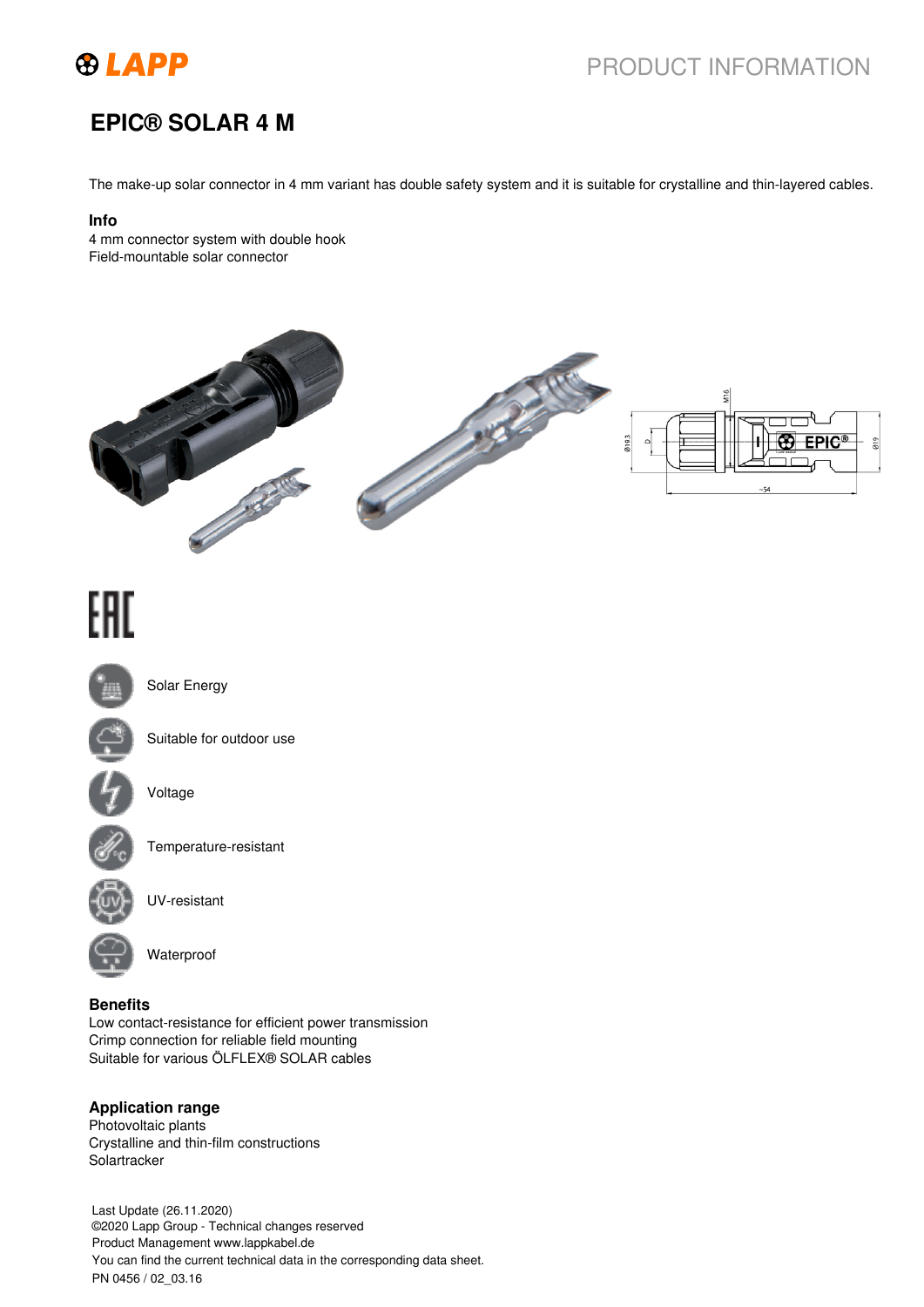

## **EPIC® SOLAR 4 M**

## **Product features**

4 mm connector system with double hook inclusive contacts

| <b>Technical Data</b>  |                                                                                                         |
|------------------------|---------------------------------------------------------------------------------------------------------|
| Classification ETIM 5: | ETIM 5.0 Class-ID: EC002635<br>ETIM 5.0 Class-Description: Circular connector (industrial<br>connector) |
| Classification ETIM 6: | ETIM 6.0 Class-ID: EC002635<br>ETIM 6.0 Class-Description: Circular connector (industrial<br>connector) |
| Rated voltage (V):     | 1000 V AC/DC                                                                                            |
| Rated impulse voltage: | 8 kV                                                                                                    |
| Pollution degree:      | 3                                                                                                       |
| Contact resistance:    | $< 0.5$ mOhm                                                                                            |
| Protection rating:     | IP 67                                                                                                   |
| Protection class:      | Ш                                                                                                       |
| Temperature range:     | $-40\degree$ C to $+105\degree$ C                                                                       |

## **Note**

Photographs and graphics are not to scale and do not represent detailed images of the respective products. Prices are net prices without VAT and surcharges. Sale to business customers only.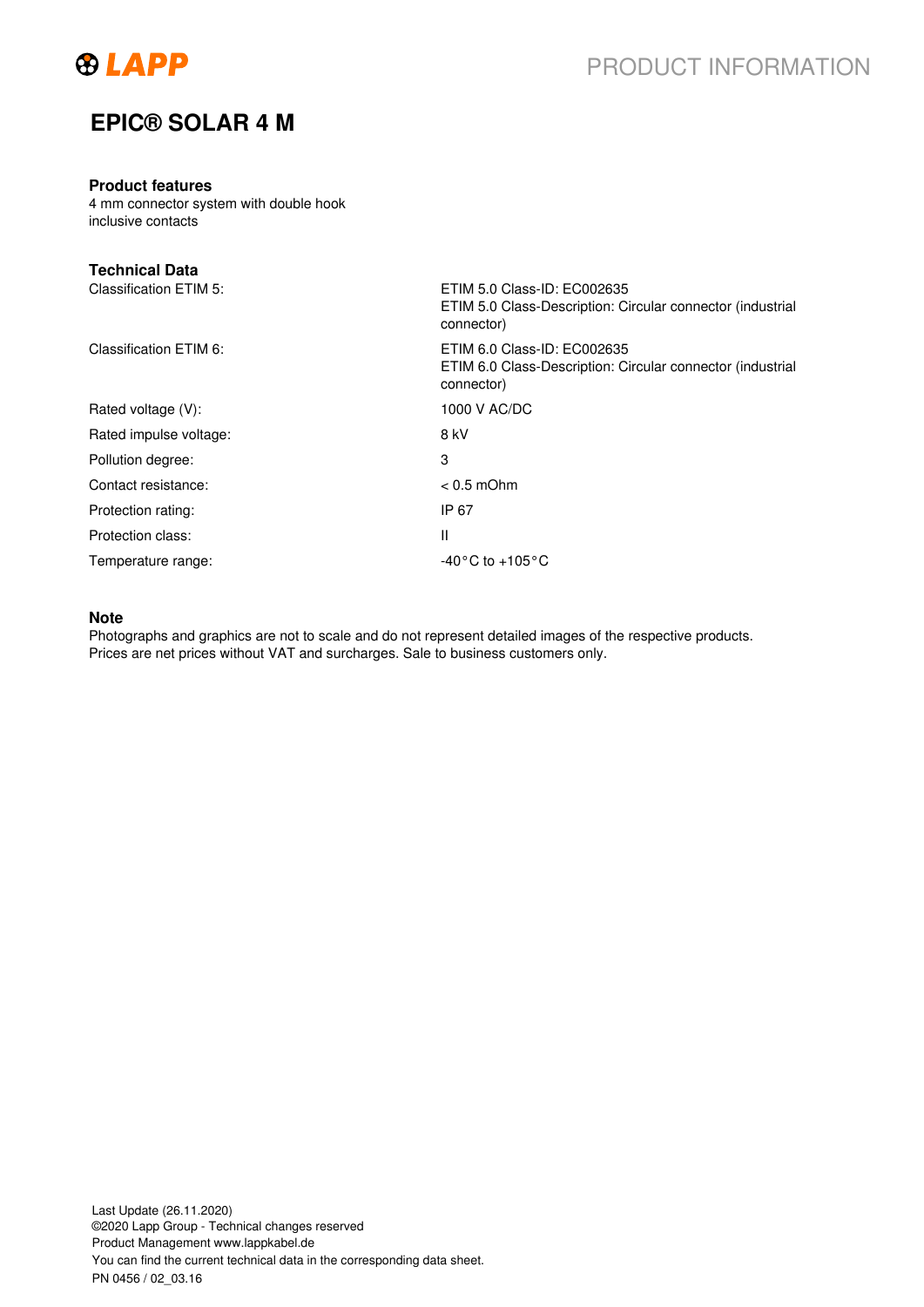| äst<br>C<br>pdate | Article number | Article designation                                                             | Cross-section (mm <sup>2</sup> ) | Clamping range in mm | Rated current (A) | <b>IPU</b> |
|-------------------|----------------|---------------------------------------------------------------------------------|----------------------------------|----------------------|-------------------|------------|
|                   | 44428260       | $ EPIC@SOLAR 4 M 2.5 mm2  2.5$                                                  |                                  | 4.8 - 6.0            | 22                | 100        |
|                   | 44428262       | $ EPIC^{\circledast}$ SOLAR 4 M 4mm <sup>2</sup>  4.0 - 6.0<br>6mm <sup>2</sup> |                                  | $15.2 - 7.1$         | 30                | 100        |
| 66<br>2020        |                |                                                                                 |                                  |                      |                   |            |
|                   |                |                                                                                 |                                  |                      |                   |            |

**EPIC® SOLAR 4 M**

EPIC® SOLAR 4 M

**GLAPP**